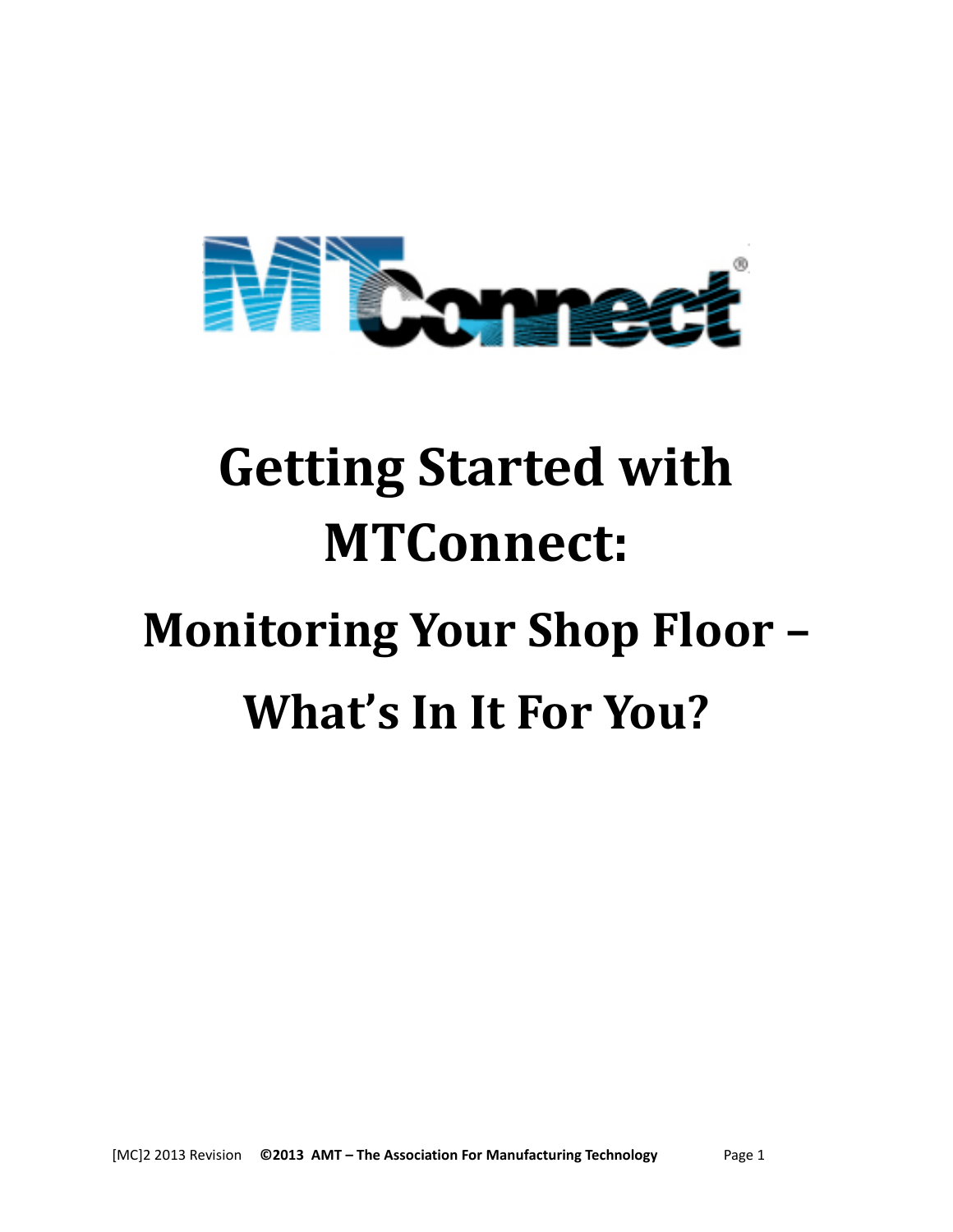## **MTConnect® Specifications or Materials Disclaimer**

The Association For Manufacturing Technology ("AMT") owns the copyright for all MTConnect® Specifications or Materials. AMT grants to you a non-exclusive, nontransferable, revocable, non-sublicensable, fully-paid-up copyright license to reproduce, copy and redistribute any MTConnect® Specification or Material, provided that you copy or redistribute that MTConnect® Specification or Material only in the form in which you received it, without modifications, and with all copyright notices and other notices and disclaimers contained in the MTConnect® Specification or Material.

If you intend to adopt or implement an MTConnect® Specification or Material in a product, whether hardware, software or firmware which complies with an MTConnect® Specification, you SHALL agree to the MTConnect® Specification Implementer License Agreement ("Implementer License") or to the MTConnect® Intellectual Property Policy and Agreement ("IP Policy"). Each of the Implementer License and IP Policy sets forth the license terms and other terms of use for MTConnect® Implementers to adopt or implement the MTConnect® Specifications, including certain license rights covering necessary patent claims for that purpose. These materials can be found at [www.MTConnect.org](http://www.mtconnect.org/) , or by contacting Paul Warndorf at [pwarndorf@mtconnect.hyperoffice.com.](mailto:pwarndorf@mtconnect.hyperoffice.com)

The MTConnect® Institute and AMT have no responsibility to identify patents, patent claims or patent applications which may relate to or be required to implement a Specification, or to determine the legal validity or scope of any such patent claims brought to their attention. Each MTConnect® Implementer is responsible for securing its own licenses or rights to any patent or other intellectual property rights that may be necessary for such use, and neither AMT nor the MTConnect® Institute have any obligation to secure any such rights.

All MTConnect® Specifications and Materials are provided "as is", and the MTConnect® Institute and AMT, and each of their respective members, officers, affiliates, sponsors and agents, make no representation or warranty of any kind relating to these materials or to any implementation of the MTConnect® Specifications or Materials in any product, including, without limitation, any expressed or implied warranty of non-infringement, merchantability, or fitness for particular purpose, or of the accuracy, reliability, or completeness of information contained herein. In no event shall the MTConnect® Institute or AMT be liable to any user or implementer of MTConnect® Specifications or Materials for the cost of procuring substitute goods or services, lost profits, loss of use, loss of data, or any incidental, consequential, indirect, special or punitive damages or other direct damages, whether under contract, tort, warranty or otherwise, arising in any way out of access, use or inability to use the MTConnect® Specification or other MTConnect® Materials, whether or not advance notice of the possibility of such damage was given.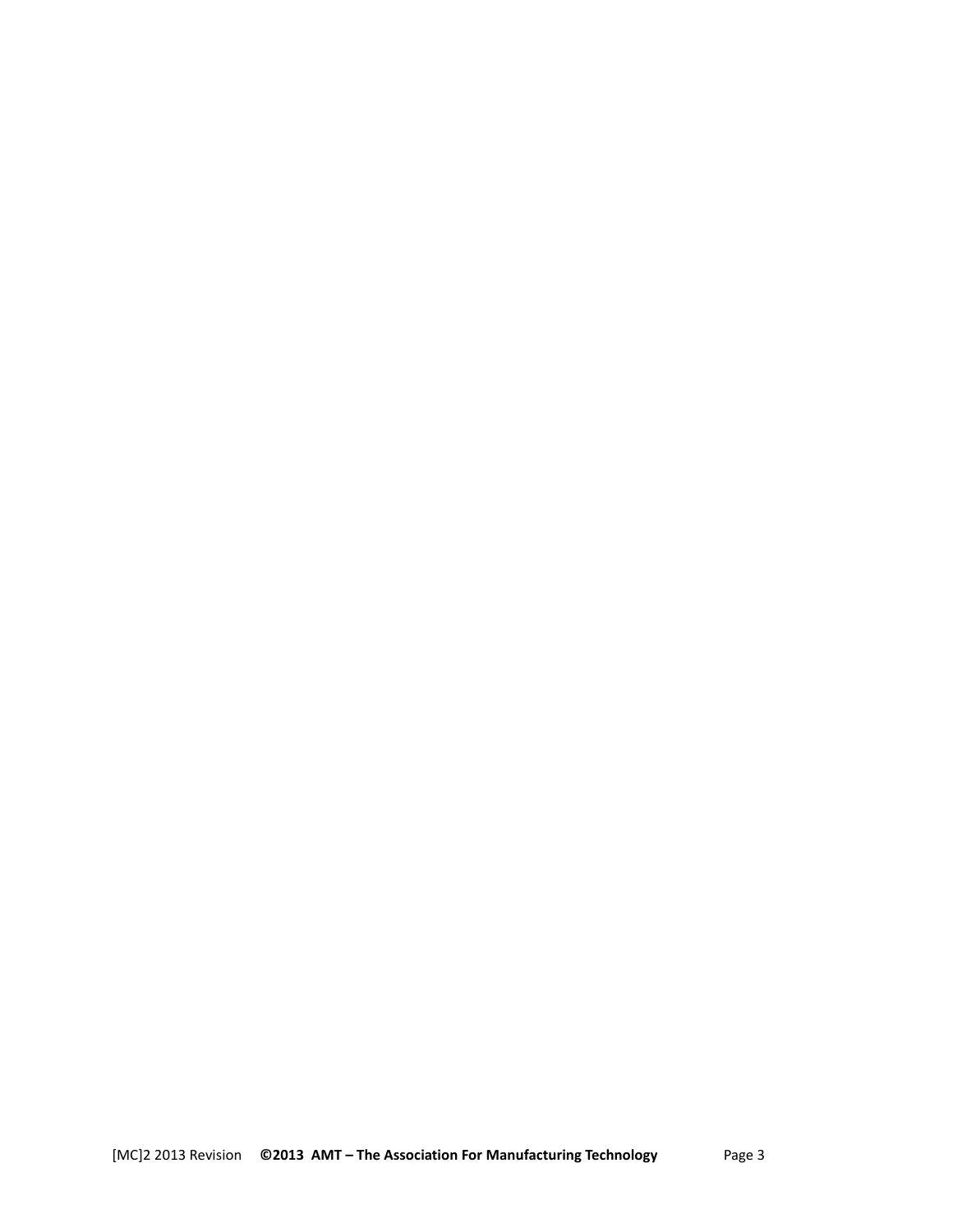#### **Table of Contents**

| Visualization of Maintenance Tracking, Problem Resolution and Planning13 |  |
|--------------------------------------------------------------------------|--|
|                                                                          |  |
|                                                                          |  |
|                                                                          |  |
|                                                                          |  |
|                                                                          |  |
|                                                                          |  |
|                                                                          |  |
|                                                                          |  |
|                                                                          |  |
|                                                                          |  |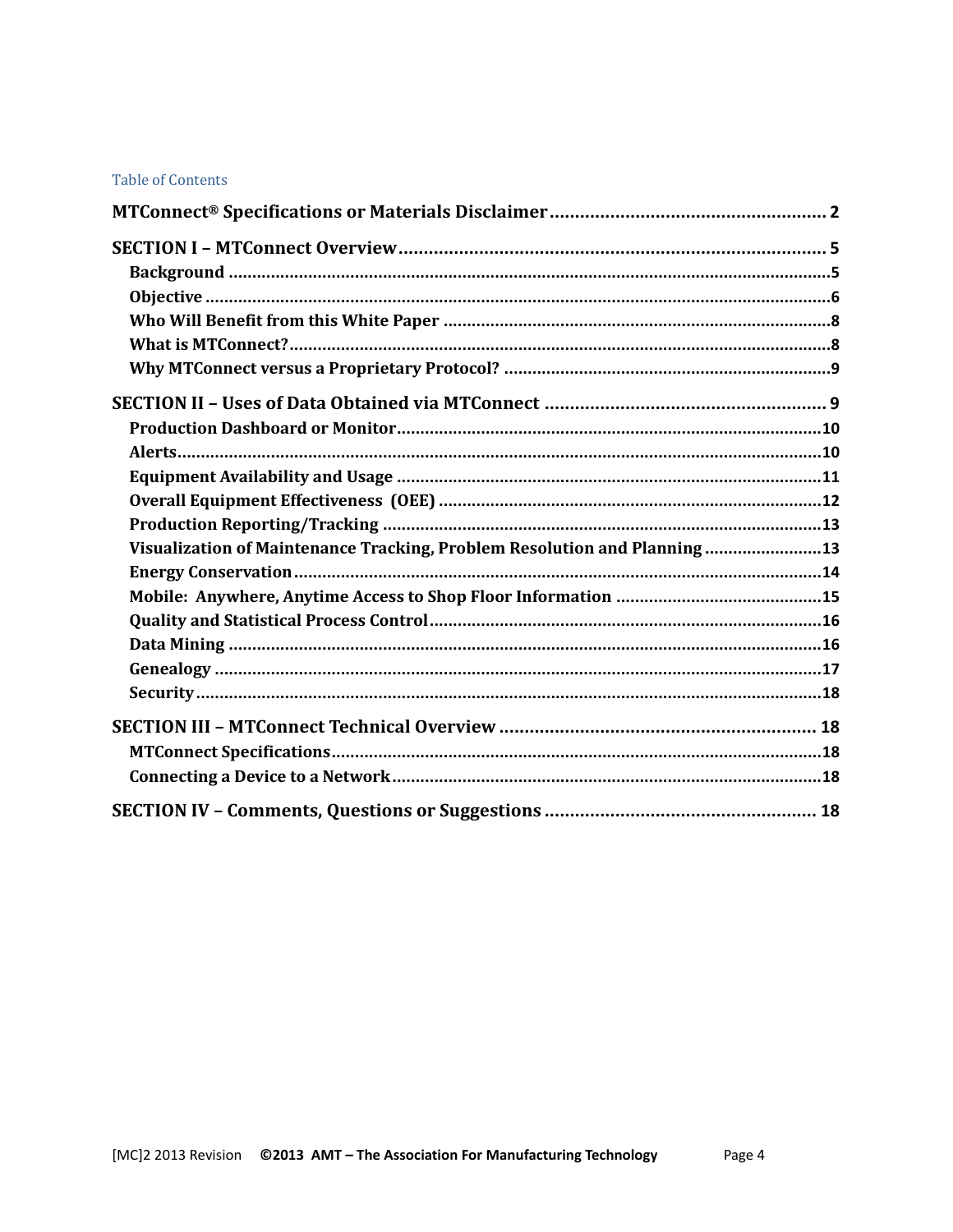## **SECTION I – MTConnect Overview**

## **Background**

One of the top trends in manufacturing plants today is the need and desire to have a better understanding of what is happening on the shop floor. The most productive and efficient manufacturers are actively monitoring their shop floors, not to be "Big Brother" looking over the shoulder of the machine operator, but rather to obtain additional information that can help the machine operator and the plant to be more productive. Numerous manufacturers that have implemented machine monitoring have seen a 20% improvement in Overall Equipment Effectiveness (OEE) in just ten weeks, with a significant Return on Investment (ROI) from their initial investment in six months or less.

Historically, the challenge in monitoring a shop floor has been that each vendor of a machine tool or piece of manufacturing equipment would speak a unique "language", making the shop floor like a version of the United Nations with no translators. Without a common language, it was extremely difficult to get information out of a machine tool or piece of manufacturing equipment, and it was too expensive to maintain monitoring unless the manufacturer was very large and had lots of money to spend on software translators and custom solutions.

All of this has changed with the introduction of a new shop floor standard called MTConnect. MTConnect is the tool that translates the information obtained from a given machine tool or piece of manufacturing equipment into a common language. This common language is based on Internet standards and makes it very easy for software companies to write software applications that can easily monitor the shop floor and perform many other types of analyses. In other words, MTConnect is the "Bluetooth" of manufacturing. As such, MTConnect is not an application but rather a common translator that allows any machine in a plant to easily talk to software applications, such as a shop floor monitoring protocol, so that manufacturers know what is happening on the shop floor and can use that information to make changes to be more productive. As stated in *Modern Machine Shop*, when MTConnect is combined with a shop floor monitoring application, tremendous productivity gains in manufacturing are achieved.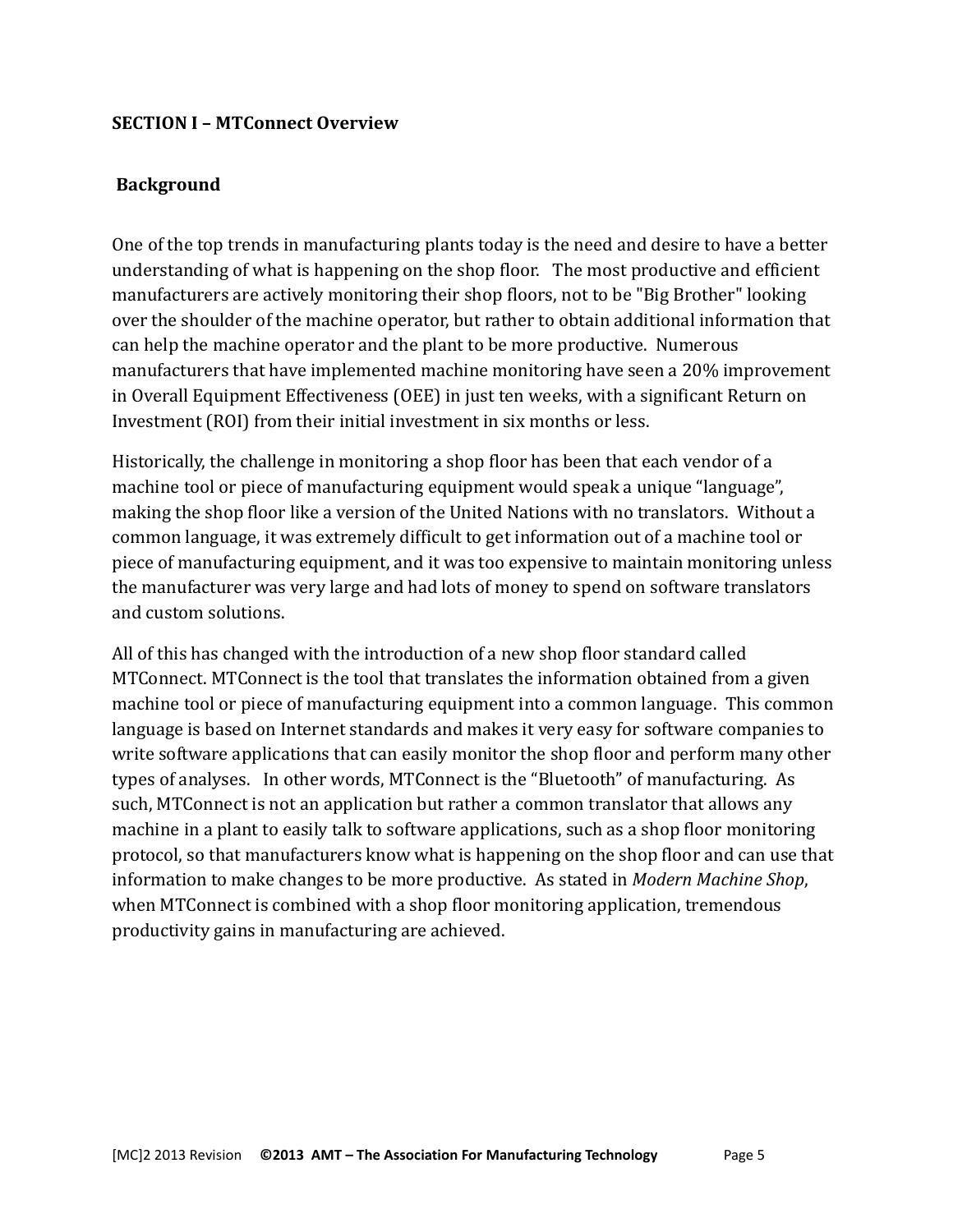## **Objective**

The purpose of this document is to demonstrate the tangible benefits of monitoring a manufacturing plant, and of using the open and royalty-free standard called MTConnect as the way to get information off the shop floor.

Factory floor data is a modern day resource that can and must be gathered and used by decision-makers of all kinds within a manufacturing organization. Very much like underground natural resources such as oil, coal and natural gas, it's been there forever, just waiting to be extracted from deep inside each machine. This factory floor data can be mined by using a software and/or hardware system of agents and adapters. The data is then sent to applications where they are refined and prepared for consumption by various departments of the organization. Once the data is unlocked in a manufacturing environment, an organization can implement an endless number of improvements across several domains (e.g. quality improvement, data analysis, software development, process engineering, personnel, etc.) This capacity alone should make machine monitoring an attractive option for any manufacturer. With this new data, an organization can be assured that what it is doing is correct, can make changes to process when required, and can envision new opportunities that might otherwise have passed by unnoticed.

Quite often, shop owners assume that MTConnect is intended only for CNC type machines, but that is not the case. In the past, the different proprietary applications operating the various machines in a plant made it very difficult and expensive for some shops to enable their equipment for data collection. This was especially true for plants with different types of machines from different manufacturers. In particular, older "legacy" machines have proven to be challenging to monitor in real time. With MTConnect, simple sensors can be attached to any machine to allow monitoring and collect data in any one of several ways. Because the data is converted to XML format, the standard way to share information on the Internet, a manufacturer is able to integrate its machine data with just about any application, including MS Excel, MS Access, ERP Systems, Web pages, etc. In addition, as legacy machines are phased out and new machines replace them, the monitoring process remains the same. With MTConnect in place, there is no need to seek out or integrate a new hardware/software solution to monitor the new machines. Importantly, an increasing number of industrial equipment manufacturers are offering MTConnect connectivity as an option.

This white paper discusses a number of issues to be considered when determining what the tangible business benefits of machine monitoring are, and describes what adopters of MTConnect have already experienced. It also provides preparation for discussions with internal stakeholders or external third-party solution providers, and hopefully assists in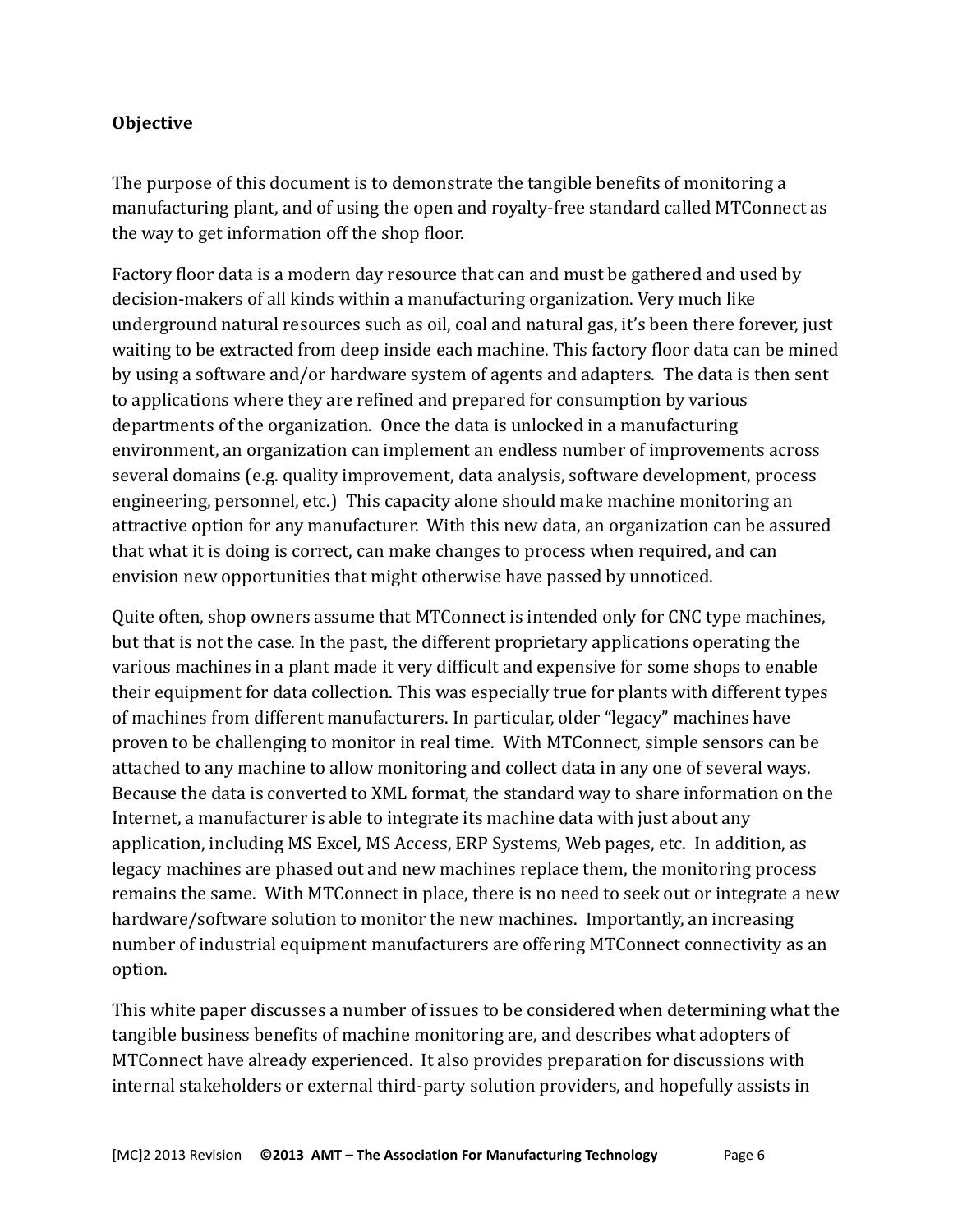removing any barriers to MTConnect adoption. This guide does not address third-party vendor-specific requirements for implementing software or hardware applications that use data conforming to the MTConnect standard.

Neither will vendor-specific hardware or software solutions be highlighted in this white paper. Only guidelines and benefits that should be evaluated by anyone considering the implementation of MTConnect on their production floor are discussed.

**Note:** For the balance of this white paper, the terms "Device" and "Devices" will be used to describe any machine tool or other piece, or multiple pieces, of industrial process equipment on the shop floor.

This white paper has been prepared by a working group whose members are listed below. These organizations were selected to be a mix of MTConnect software and hardware solution providers, as well as end-users who have real-life experience with MTConnect at their manufacturing facilities.

- Memex Automation Inc. (Chair)
- General Dynamics OTS
- Scytec Consulting Inc.
- MacKintok Inc.
- Connecticut Center for Advanced Technology, Inc. (CCAT)
- Task Force Tips
- Remmele Engineering, Inc.
- System Insights, Inc.
- Virtual Photons Electrons, LLC (Co-Chair)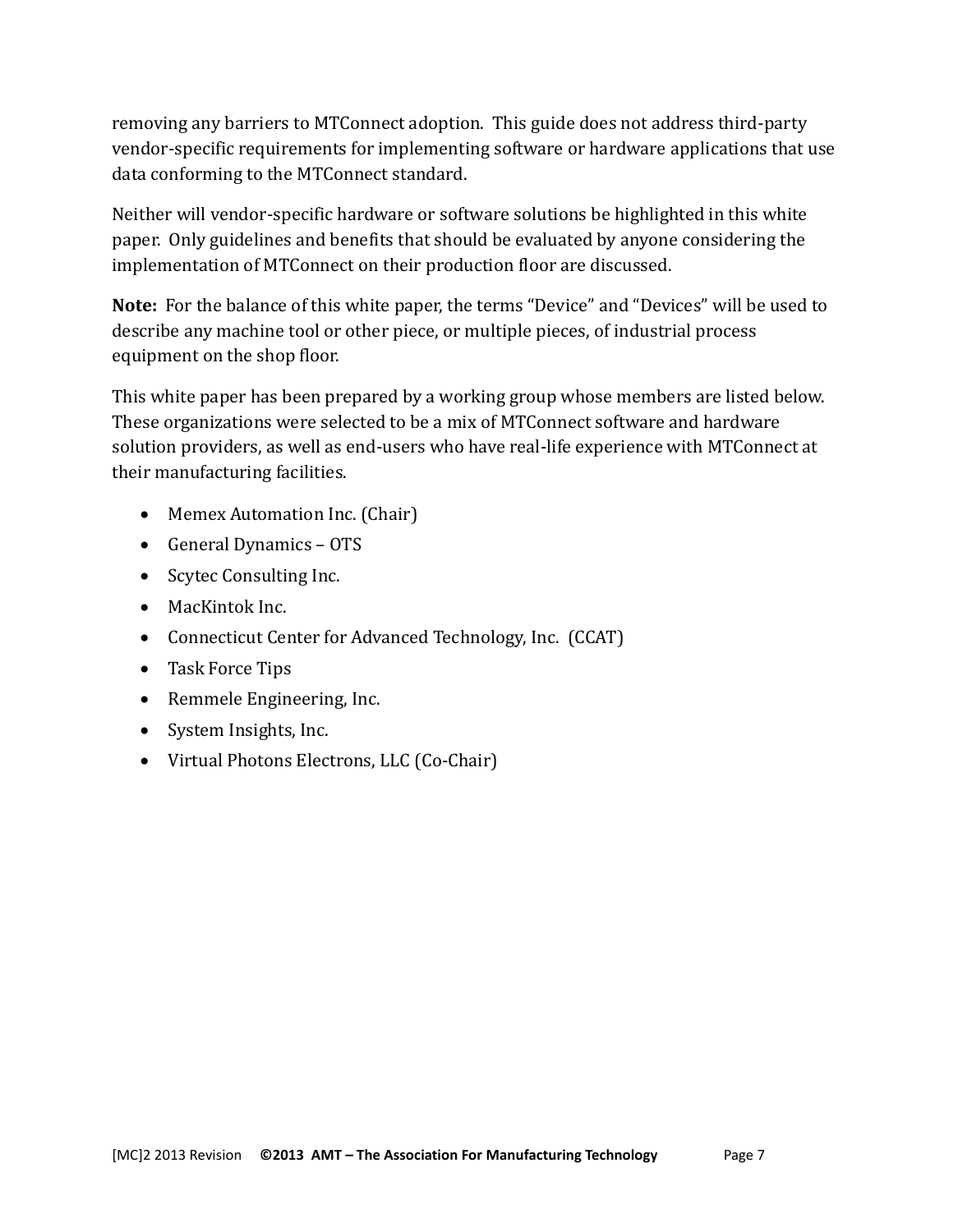## **Who Will Benefit from this White Paper**

An ever-increasing percentage of companies are recognizing that the possibility of garnering shop floor data from their manufacturing assets exists today, but are unsure of the net business benefits associated with financing and undertaking a project to implement the standard. It is the purpose of this white paper to introduce companies to some of the tangible benefits associated with monitoring shop floor assets utilizing MTConnect, with a view to generating the necessary impetus to move from thought to action.

As the common and universal way to extract information from manufacturing equipment and transfer it to a shop floor monitoring software application, the MTConnect open and royalty-free standard have enabled dramatic improvements in equipment utilization. Companies are achieving concrete savings in both time and money.

So, who will benefit?

- Production benefits from having visibility of operations and increased efficiency.
- CEO's benefit from increased profitability of their manufacturing operations.
- Engineers benefit from having access to a significant amount of data about their machining processes.
- Operators benefit from being able to communicate better with the machine and all stakeholders affected by the machines.

# **What is MTConnect?**

MTConnect is an open, extensible, and royalty-free standard protocol suitable for use with any type or manufacturing device. As an open standard, MTConnect is based on proven, well defined and commercially available Internet technologies. The MTConnect protocol is based on HTTP and XML (Extensible Mark-Up Language, the underlying language of most web sites).

An important aspect of MTConnect is its extensibility. This property means that MTConnect was designed such that items can be added and monitored dynamically, and so that the protocol is not locked to a specific and static set of monitoring items. This capacity means greater flexibility for both shop floor monitoring and accommodating the changing needs of manufacturing companies.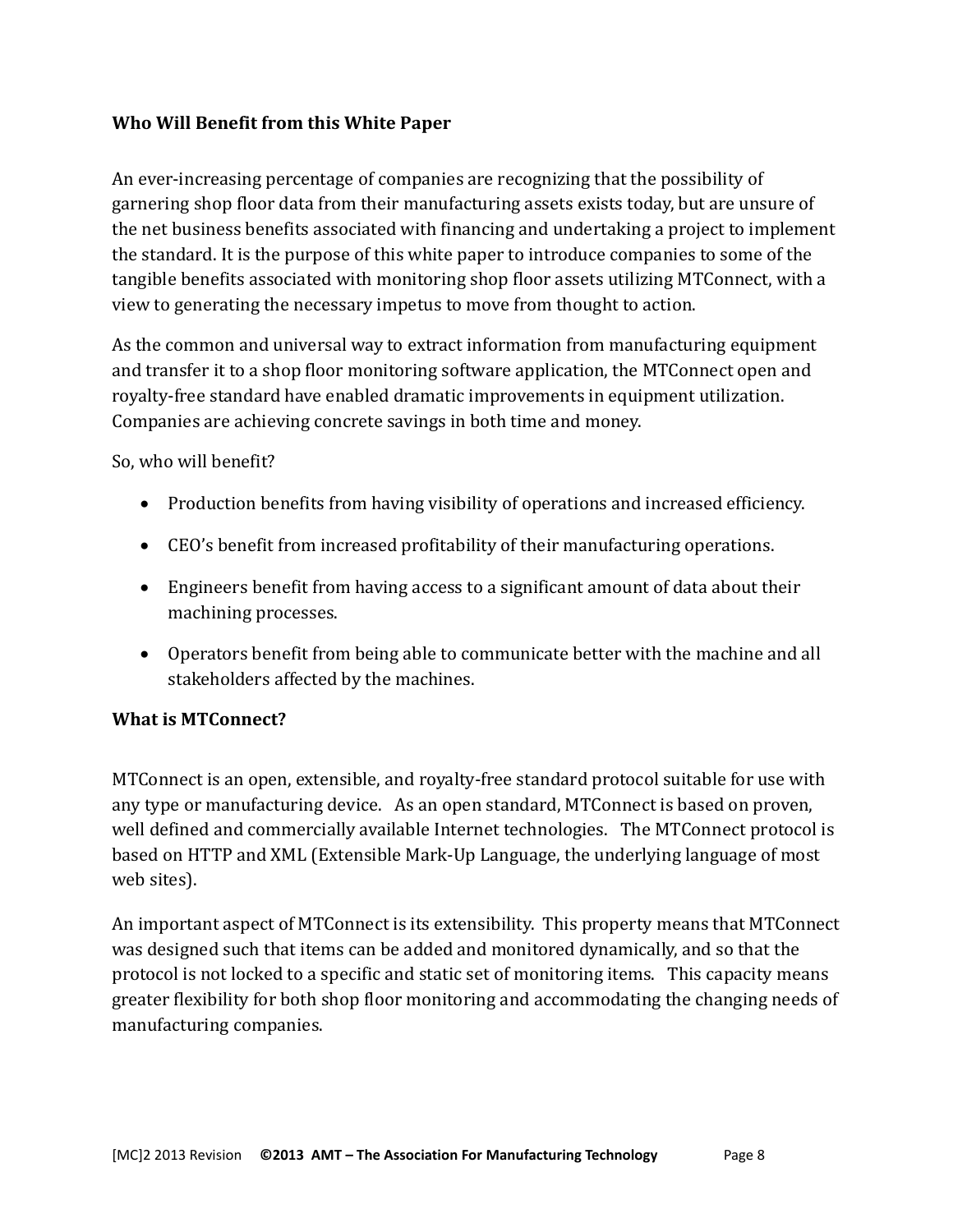## **Why MTConnect versus a Proprietary Protocol?**

Prior to MTConnect, each shop floor would implement their own, proprietary machine monitoring protocol to connect the Internet to the wide variety of manufacturing devices on the shop floor. What is a protocol? A protocol is defined as the common set of rules and instructions that both devices and applications use when they communicate. MTConnect is a protocol that can be thought of as the "Bluetooth of manufacturing". In the same way that people expect their phones and cars to support Bluetooth, makers of manufacturing equipment are now expected to support MTConnect.

The true value of MTConnect-enabled manufacturing equipment is sometimes misunderstood by the end-users. Unlike a proprietary connection, MTConnect allows both ease of integration and "future-proof" decision-making. When a proprietary mechanism is used to monitor the shop floor, the end-user is 100% locked in to that particular software solution, both in the present, and in the future. When MTConnect is used to monitor the shop floor, the end-user is no longer locked into one particular machine or software. The manufacturer can swap out various MTConnect-enabled shop floor monitoring solutions at any time and never have to change the equipment in the plant. This is a big win that saves a manufacturer time and money, both at that precise moment, and in the future.

Another advantage of MTConnect is that multiple applications can access data from MTConnect-enabled manufacturing devices simultaneously. This flexibility distinguishes MTConnect from most proprietary installations, where a given port is locked in to a single application. From a financial perspective, it is typically less expensive to MTConnect-enable a piece of manufacturing equipment than it is to install a proprietary connection. The greatest advantage is achieved when enabling the shop floor equipment is taken as the first step, and selecting the shop floor monitoring software is taken as the second.

## **SECTION II – Uses of Data Obtained via MTConnect**

There is essentially no limit to how companies can benefit from the data obtained via MTConnect from the shop floor. This information can be used to improve operations, track production, and justify decisions that affect plant operations. Some of the more common uses for shop floor data are:

- Production Dashboard or Monitor
- Alerts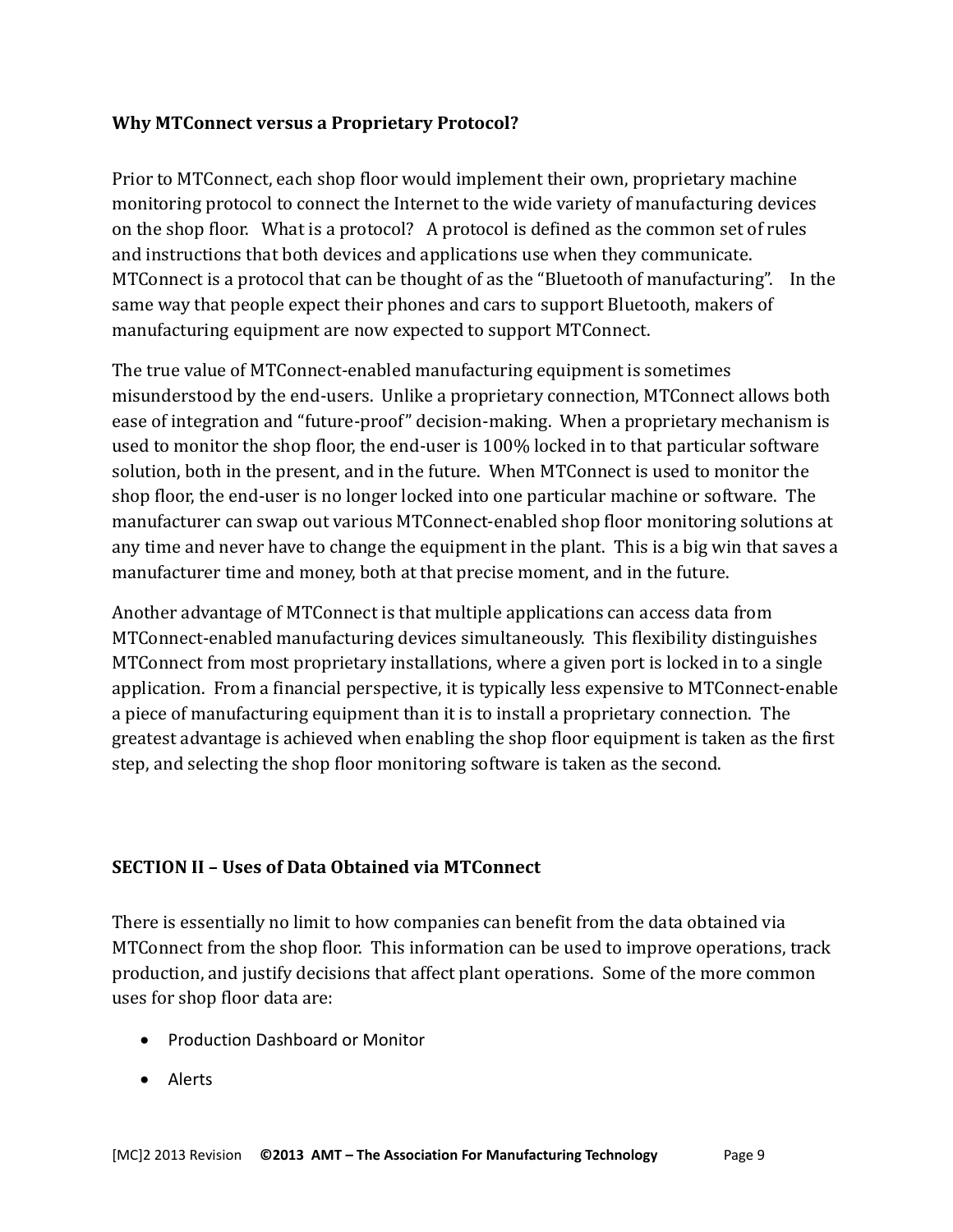- Equipment Availability and Usage
- Overall Equipment Effectiveness
- Production Reporting/Tracking
- Energy Conservation
- Mobile: Anywhere, Anytime Access to Plant Floor Information
- Quality and Statistical Process Control
- Data mining
- **•** Genealogy
- Security

Each of these uses is addressed in detail in the following sections.

#### **Production Dashboard or Monitor**

A dashboard is a real-time overview display showing the current state of each machine in a manufacturing plant. The dashboard provides a high level view of the production facility and can identify problems on the shop floor requiring attention, or it may focus in the detailed functioning of specific devices. Typically, a dashboard takes the form of a display on a monitor or TV screen that may be placed on the shop floor itself, or in the offices of workers monitoring quality assurance, operations, maintenance, or production; i.e. wherever the end-user decides that the data has value. The dashboard can convey machine state information at various levels of detail, including Running, Idle, and Failed (Green/Yellow/Red), or any other data item of interest. Many software systems also provide a "drill down" feature to the dashboard to allow access to additional details on a specific machine. This information may appear on secondary screens dedicated to that machine or group of machines, or even customized graphical layouts designed for intuitive quick viewing.

## **Alerts**

Alerts are notifications of changes on the shop floor that require the attention of management or maintenance, etc. Typically, alerts provide immediate identification of issues associated with a malfunctioning machine and its related processes. These can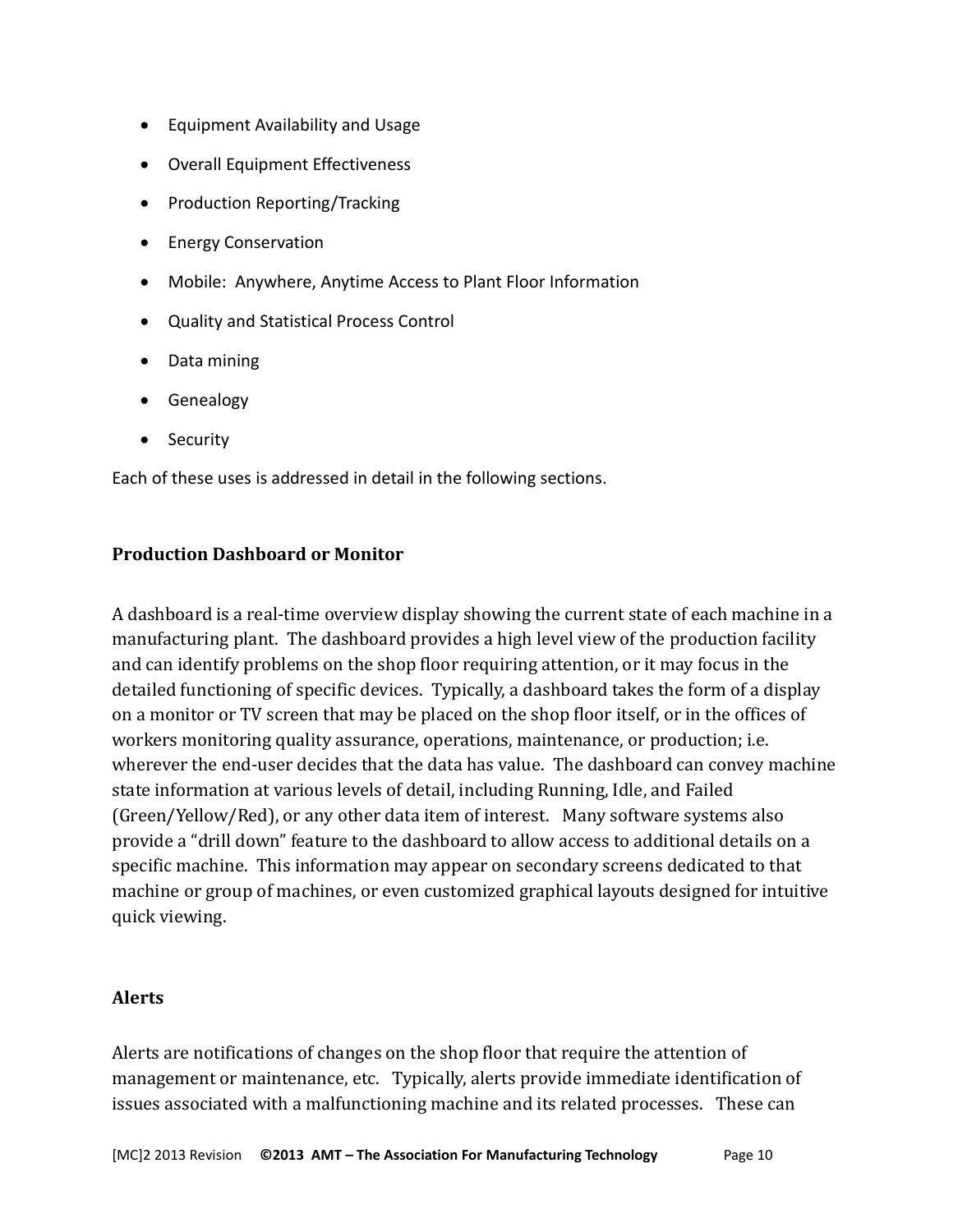include actual problems or pending problems that must be addressed to avoid a process interruption. Examples include: 1) Machine Down due to a specific fault or alarm; 2) Parts Running Low – Additional parts required; 3) Filters becoming clogged – Maintenance required; and 4) Irregular Activity while a machine is running. By tracking this information in real-time and enabling Alerts, managers can react quickly and send a notification via email, text message, or tweet to the appropriate people. Alerts can eliminate any unplanned downtime, which leads to a higher throughput and profitability.

## **Equipment Availability and Usage**

Equipment availability and usage is a property of each machine that describes how effectively it is being utilized. A set of machine states is typically pre-defined based on machine and process requirements. The machine is then monitored by the data collection system, and the time that the machine is in each state is then accumulated and reported. These reports typically provide the data displayed based on multiple parameters, such as Real-Time, Hourly, Daily, Weekly, Monthly, Shift, Operation, Part, etc. Report formats vary, but usually are presented either in table format, bar charts, or line charts.

Machine Utilization is an effective parameter with which to evaluate the overall effectiveness of projects or operational changes aimed at incrementally improving the productivity on the shop floor. It is not cost-effective to have expensive equipment and their operators sitting idle for long periods of time. Machine Utilization values clearly show the amount of time parts spend in each state over time, allowing the operator to determine which devices have additional capacity available. Additional capacity means that more jobs can be taken on to generate additional revenue. By implementing interactive evaluations of machine utilization, capacity can be increased in a continuous manner.

Machine Downtime is a parameter that can be used to determine the root cause(s) for lost production time. Data can be collected from the machine to assess each non-productive machine state. Furthermore, the Machine Downtime Analysis can be divided into Planned and Unplanned Downtime. The Unplanned Downtime can then be segregated into specific causes for production losses. Once the causes of production losses are identified, projects can be undertaken to eliminate or reduce these unplanned downtimes. By tracking machine downtime, it is much easier to determine if scheduled maintenance or other activities do indeed minimize it.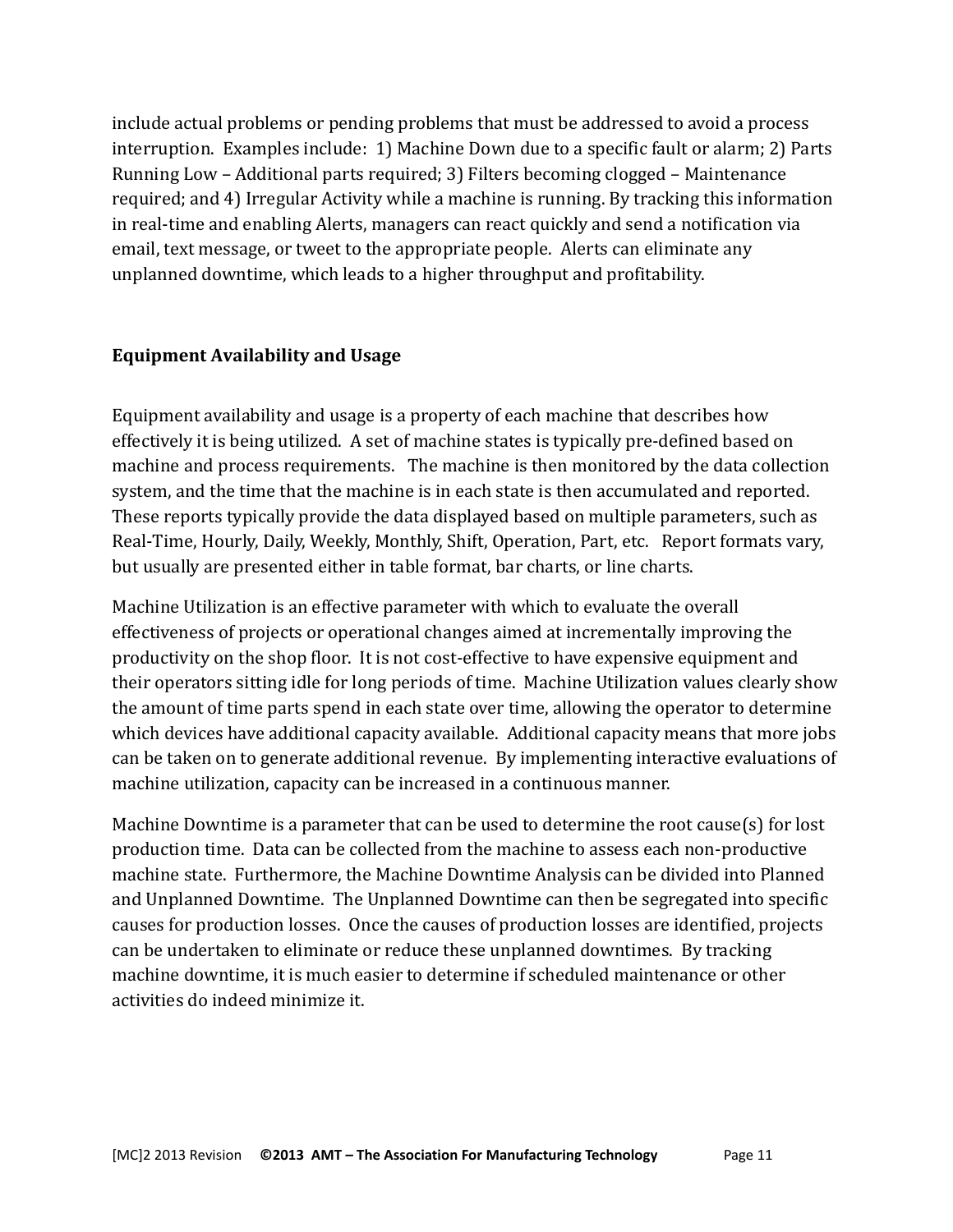# **Overall Equipment Effectiveness (OEE)**

Overall Equipment Effectiveness (OEE) combines Machine Utilization information with quality measurements to provide a tool to compare the end-to-end effectiveness of any process or machining operation with its designed capacity. OEE is used to measure how a production operation changes with time, determines the impact of changes made on the shop floor, and compares the effectiveness of different processes or machines.

Mathematically, OEE is the product of three ratios expressed as a percentage, and aggregated plant-wide OEE = capacity utilization.



Customers who have implemented OEE utilizing MTConnect typically experience an **increase in Capacity Utilization (CU)** of 30% plant-wide, a minimum increase of 11% and a maximum increase of 110%. The tracking of OEE has a considerable financial impact in that a 10% increase in CU generates a 21% increase in **I**ncome **F**rom **O**perations ("**IFO**"). IFO is defined as operating income, EBITDA. An example is shown in the figure below.

|            |              | Company    |             |            |             |            |
|------------|--------------|------------|-------------|------------|-------------|------------|
|            | Performance  |            |             |            |             |            |
| ABC Co     | Prior to OEE |            | Plus 10% CU |            | Plus 20% CU |            |
| Revenue    | \$           | 10,000,000 | \$          | 10,000,000 | \$          | 10,000,000 |
| COGS       | \$           | 7,577,465  | \$          | 7,323,099  | \$          | 7,068,732  |
| <b>SGA</b> | \$           | 1,211,268  | \$          | 1,211,268  | \$          | 1,211,268  |
| EBITDA     |              | 1,211,268  |             | 1,465,634  |             | 1,720,000  |

Note: **CU** = Capacity Utilization **COGS** = Cost of Goods Sold **SGA** = Sales, General, Admin. **EBITDA** = Earnings Before Interest, Taxes, Depreciation, Amortization.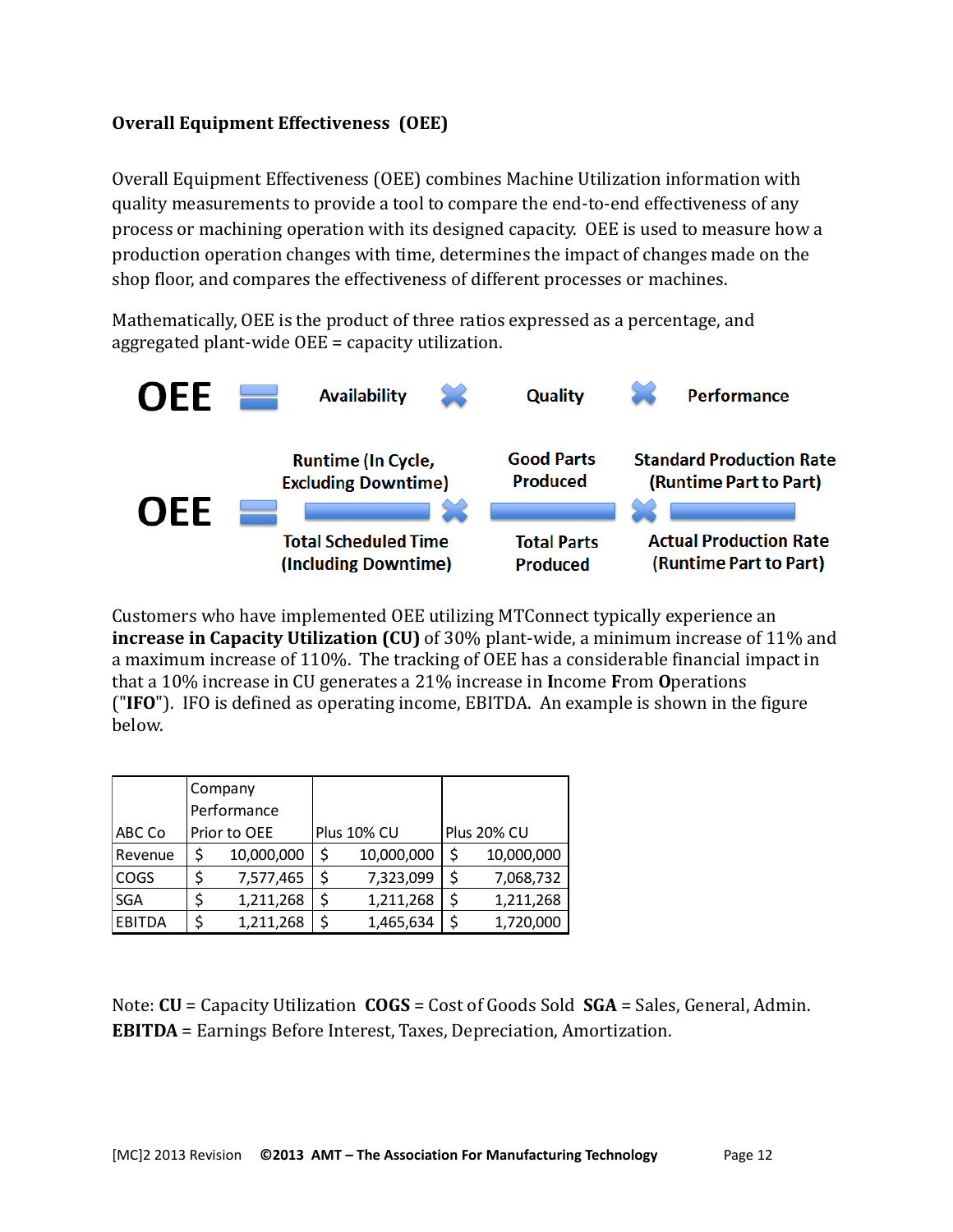## **Production Reporting/Tracking**

MTConnect allows production data to be gathered directly from the machines and transferred to software applications that can analyze the data. For example, various applications can monitor production levels, manage product flow through the production process, track inventory and raw material queues, and monitor many other aspects of the shop floor. Examination of these results can then be used to increase the effectiveness of lean and just-in-time practices, thereby optimizing the utilization of high-value assets and personnel. Reports on production can be provided in "near real-time" or periodically, and displayed in multiple parameters such as Hourly, Daily, Weekly, Monthly, Shift, Operation, Part, etc. Once again, the data can be presented in a variety of formats, such as tables, bar charts, or line charts. Drill-down capabilities can provide a detailed analysis of production data associated with individual machines, operators, work orders, shifts, parts, and production lots.

## **Visualization of Maintenance Tracking, Problem Resolution and Planning**

Maintenance issues typically fall into two categories – reactive, such as Machine/Process Faults, and proactive, such as Preventative Maintenance. The use of MTConnect and the appropriate software application can help resolve issues in both categories. With respect to the Machine/Process Faults, alerts and real-time dashboards can be used to advise maintenance teams immediately of problems on the shop floor. With respect to Preventative Maintenance, plans are often based strictly on calendar time (monthly, quarterly, or annual) with no consideration of actual production status or machine usage. By measuring operating times or number of operations directly from the devices, information is gained that permits more effective management of preventative maintenance schedules. Many times, early identification of an issue or change in the plant can prevent the development of more significant problems.

For example, consider a manufacturing company whose President received an email alert whenever an E-Stop occurred anywhere in the plant. When an E-Stop occurred, the ceramic bearings and spindles of the machines would often be damaged. The spindles alone ranged in cost from \$30,000 to \$100,000, and the unexpected E-Stops were taking a heavy financial toll on the company. By receiving email alerts about E-Stops, the President could then immediately notify those responsible for performing a real-time analysis and determining why they were happening. The lessons the company learned were then rapidly applied in order to minimize the number of times E-Stops happened in the future.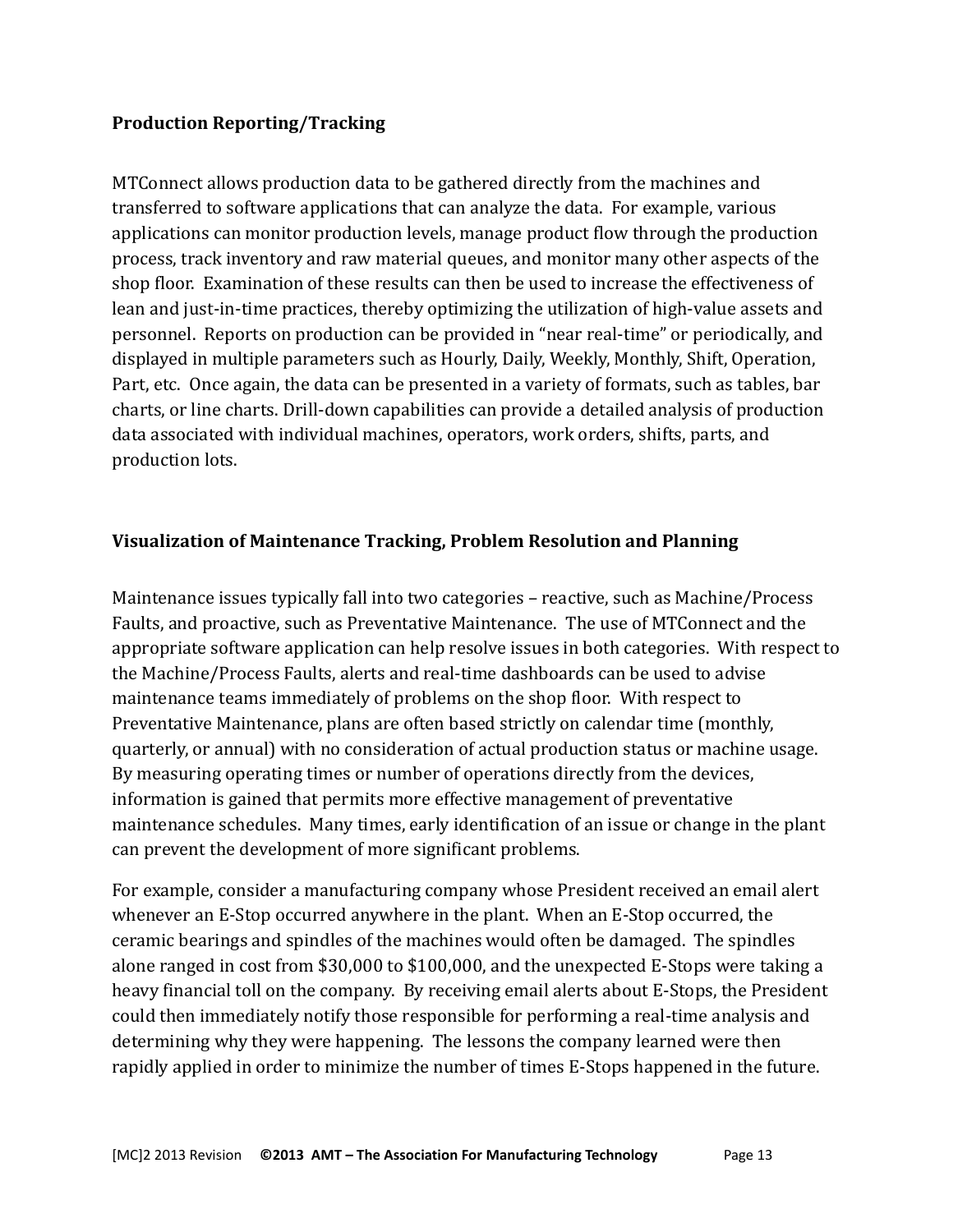The MTConnect protocol monitors the status of equipment in real-time and quickly alerts operators and maintenance personnel of potential problems or needs. In addition, MTConnect can be used to link the monitoring software to networked corrective action solutions. If a web-based portal is used, it is easy to connect the staff to other network locations of information that will help to guide them through the necessary corrective actions, and document that the process was done correctly. Often when performing a maintenance or setup procedure, technicians have to decide what to do next based on the status of the machine. MTConnect can provide the visual feedback needed to facilitate the decision-making process and ensure the machine is fixed or set up properly. Images, graphics and data representing the current state of the machine can be displayed based on real-time notifications and data streams, taking the guesswork out of whether a procedural step was performed correctly. As a result, technicians gain valuable confidence and assurance that they performed their jobs accurately. Self-adjusting procedures by the machine itself, including corrective actions based on real-time data are possible with MTConnect. With the machine acknowledging its previous corrective actions, this can assist the workers in their decision making, if a previously acknowledged corrective action is displayed on the screen. Further analysis on human actions in real-time can be visually represented to identify weaknesses in equipment, components, or processes.

#### **Energy Conservation**

Manufacturing is among the most energy-intensive human activities since the industrial revolution. Energy industrial consumption has been monitored and has been traditionally viewed simply as a "bill to be paid". Today, manufacturing accounts for almost 30 % of all greenhouse gas emissions in the United States, and the costs of energy generation are increasing on average by 10% per annum. Thus, companies are seeking strategies for energy usage optimization with an eye to decreasing both costs and pollution. However, there has been a wide gap between monitoring energy consumption and actually correlating that data to the operational activities in a factory. With MTConnect, every kilowatt spent on a particular machine, part, work order or client, can be tagged in realtime. In addition, infrastructure items like pumps, chillers, air compressors, HVAC and lighting can be monitored to provide a complete view of a plants energy consumption.

For example, one manufacturer in the Midwest U.S. was able to obtain dramatic energy savings by monitoring its plant's energy usage and demand patterns, turning energy costs into a controllable operating expense. This case study will be presented in a session on MTConenct.org on how MTConnect implementation can quantify Energy Performance Indicators (EPIs) and Return on Investment.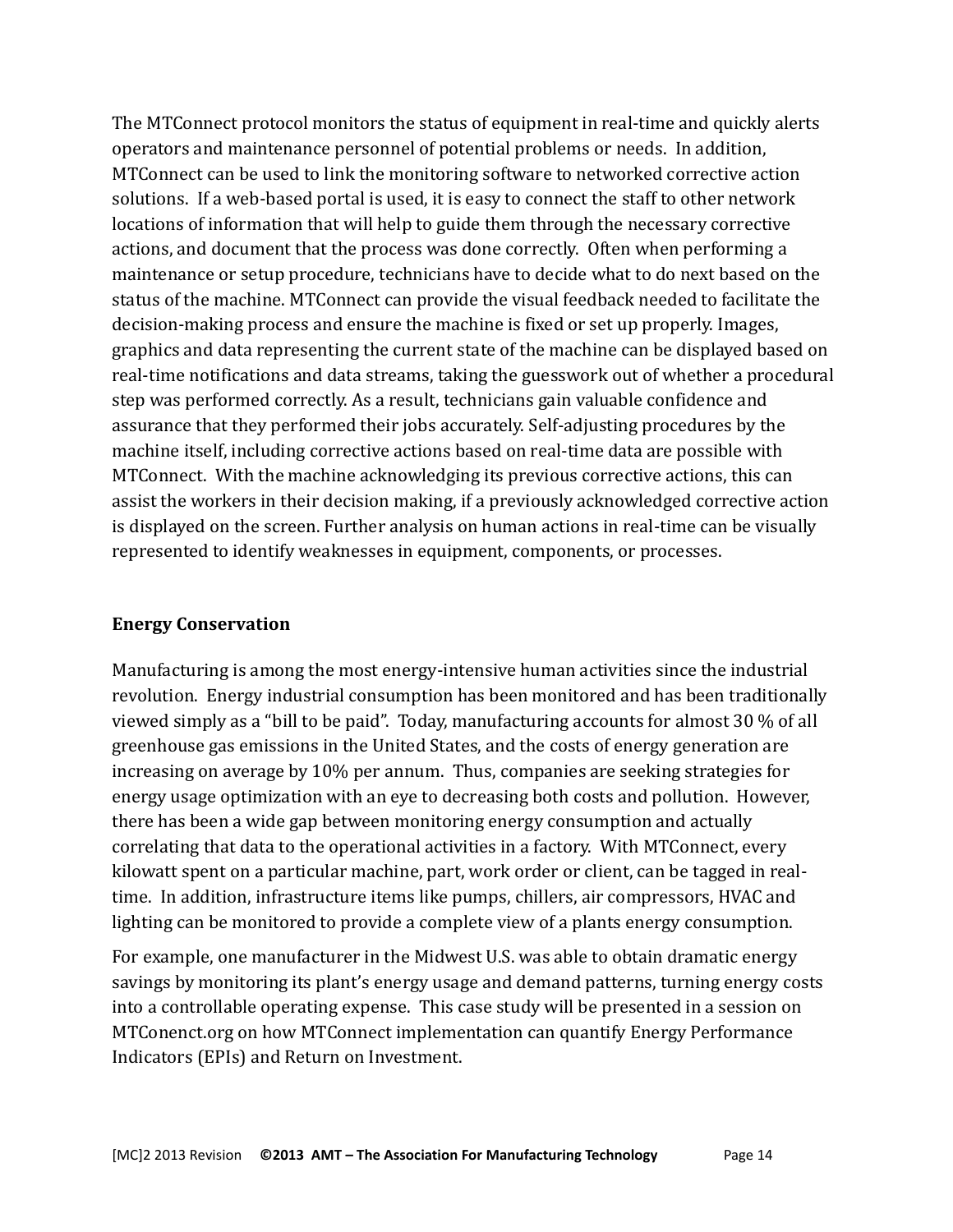MTConnect also reduces the cost of implementing test standards such as the Baseline Energy Consumption (BEC) standard for machine tools. The BEC metric is a standard measure of the energy consumption of machine tools. Applications of BEC include estimating the approximate energy requirements of operating a machine tool to manufacture a specific part, comparing the energy requirements of two machine tools that are being applied in similar activities, and performing Return-on-Investment calculations to justify energy efficiency improvements in machine tool and machining technologies. MTConnect makes it possible to develop standardized testing tools since the data collected from different types of machine tools will be in the same format. It is then easy to apply the same set of test tools to data obtained from different types of equipment.

## **Mobile: Anywhere, Anytime Access to Shop Floor Information**

Personal communication devices, ranging from mobile phones to tablets, are changing the way people access and interact with information. MTConnect enables seamless, ubiquitous collection of information from the shop floor because it greatly simplifies the integration of disparate types of devices and data sources. Since MTConnect is an Internet-based standard, MTConnect acquired data can be applied to existing Web-based paradigms and frameworks, including those operating on mobile phones and other personal communication devices. This capacity can radically change how people consume data pertaining to the manufacturing shop floor, enabling remote access and visibility into the plant from virtually anywhere in the world. Such immediacy has the potential to radically decrease response times to problems, increase communication across complex supply chains, and reduce the cost of integrating geographically distributed manufacturing enterprises.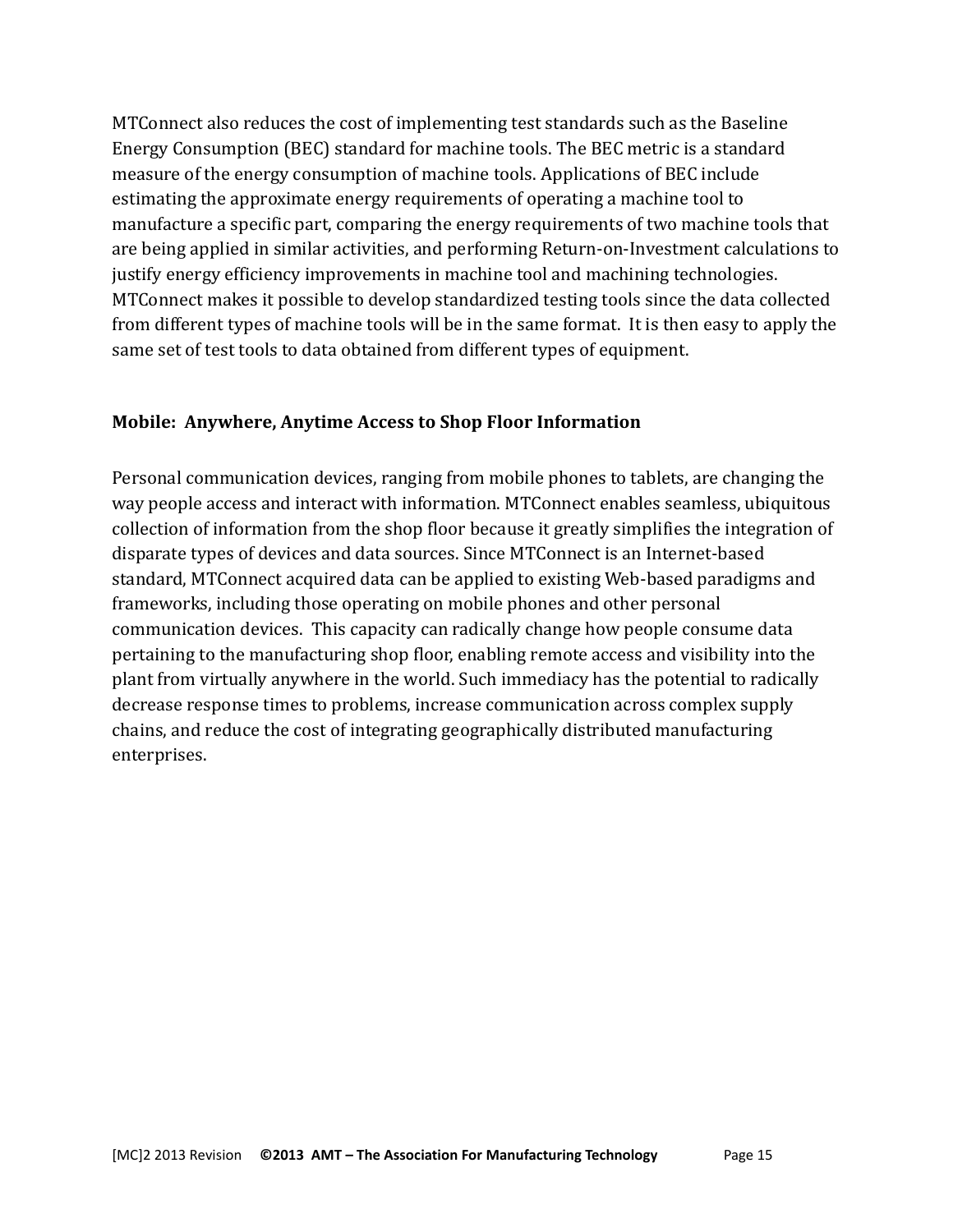# **Quality and Statistical Process Control**

Statistical Process Control (SPC) applications can use MT Connect-enabled Machine Utilization information to more accurately collect information and predict when quality issues might occur. These applications also can proactively determine when adjustments and tool changes should occur to prevent problems. During precision manufacturing, even a prolonged loading time between cycles can significantly affect part quality. With real-time machine utilization data, this effect of loading time can be accounted for. MTConnectenabled SPC can improve the effectiveness of quality management systems, both by highlighting wasted effort and by helping to focus resources where they are needed. MTConnect also permits the tracking availability and usage of quality monitoring equipment, such as CMM, jigs, fixtures, and gauges, potentially facilitating more effective equipment utilization even in the Quality Assurance lab.

## **Data Mining**

The large amount of data a manufacturing facility produces presents a challenge to any attempt to identify factors that could improve a manufacturing process. Data mining is a technology that can be used to analyze vast amounts of data and identify inherent knowledge structures within that data. One can then extract information regarding every variable in every step of a manufacturing process, and this information can in turn be used for process improvement and model development. Considering the large number of variables and sheer volume of data generated by a manufacturing plant in most situations, data mining may be the *only* practical analysis solution available. Data mining combines powerful computing techniques, with machine learning and statistical analysis to achieve this goal. Computing techniques assure the fast handling of large data volumes; machine learning is used for 'knowledge discovery' or the creation of knowledge structures; and statistical methods are used to ensure that knowledge structures are fully optimized.

Examples of analyses that can be performed with data mining include:

- Associating alarms with phenomena occurring immediately prior to the alarm
- Determining sources of poor quality in a manufacturing supply chain
- Identifying sources of high energy expenditures

With respect to data mining methods, techniques exist that can consume every type of data, from unstructured to highly structured, from low to high dimensional, and from sparse to dense. These techniques can be applied to most aspects of the manufacturing process, from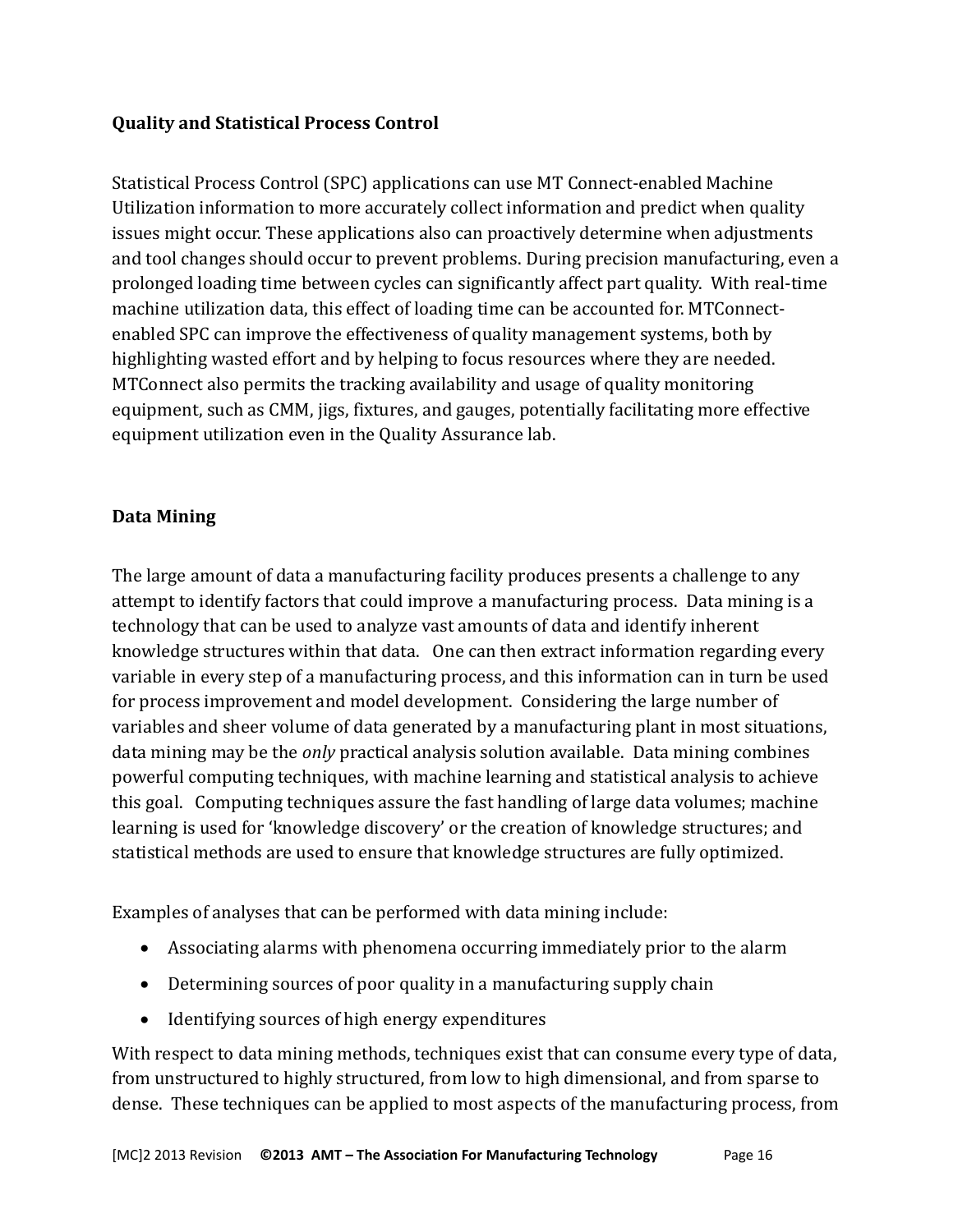development to delivery of the final product, and everything in between. Specific aspects include:

- Maintenance
- Materials planning
- Process optimization
- Scheduling
- Fault detection
- Operator impact

For the most efficient and effective implementation of data mining, the extracted data must be presented in a common structure, a process facilitated by MTConnect. In addition, with the use of a standard data interface, MTConnect allows the seamless integration of analysis tools from external parties into the analysis structure of the organization. The time needed for the staging and Extract, Transform, Load (ETL) segments of any integration project will thus be minimized. MTConnect can ensure that analyses performed on vast data sets collected across disparate equipment, facilities, and even countries, are completely consistent with each other.

# **Genealogy**

An increasing number of companies are requiring cradle-to-grave part tracking. The "cradle" is the date when a part is completed and the "grave" is the date the part is otherwise disposed of. Cradle-to-grave part tracking is quite common with medical devices. Some companies are starting to track parts prior to the cradle, going back to which piece of manufacturing equipment actually created the part, and all of the actions performed by manufacturing equipment during part creation. A single machine tool can generate a lot of data during the creation of a part. With MTConnect, all of this creation data can be stored in a database so that if a part fails, a company can not only determine which manufacturer created the part, but they can also go all the way back to the actual manufacturing process and run analytics to detect anomalies in the part production process. This precision tracking can reduce the expenses associated with large product recalls.